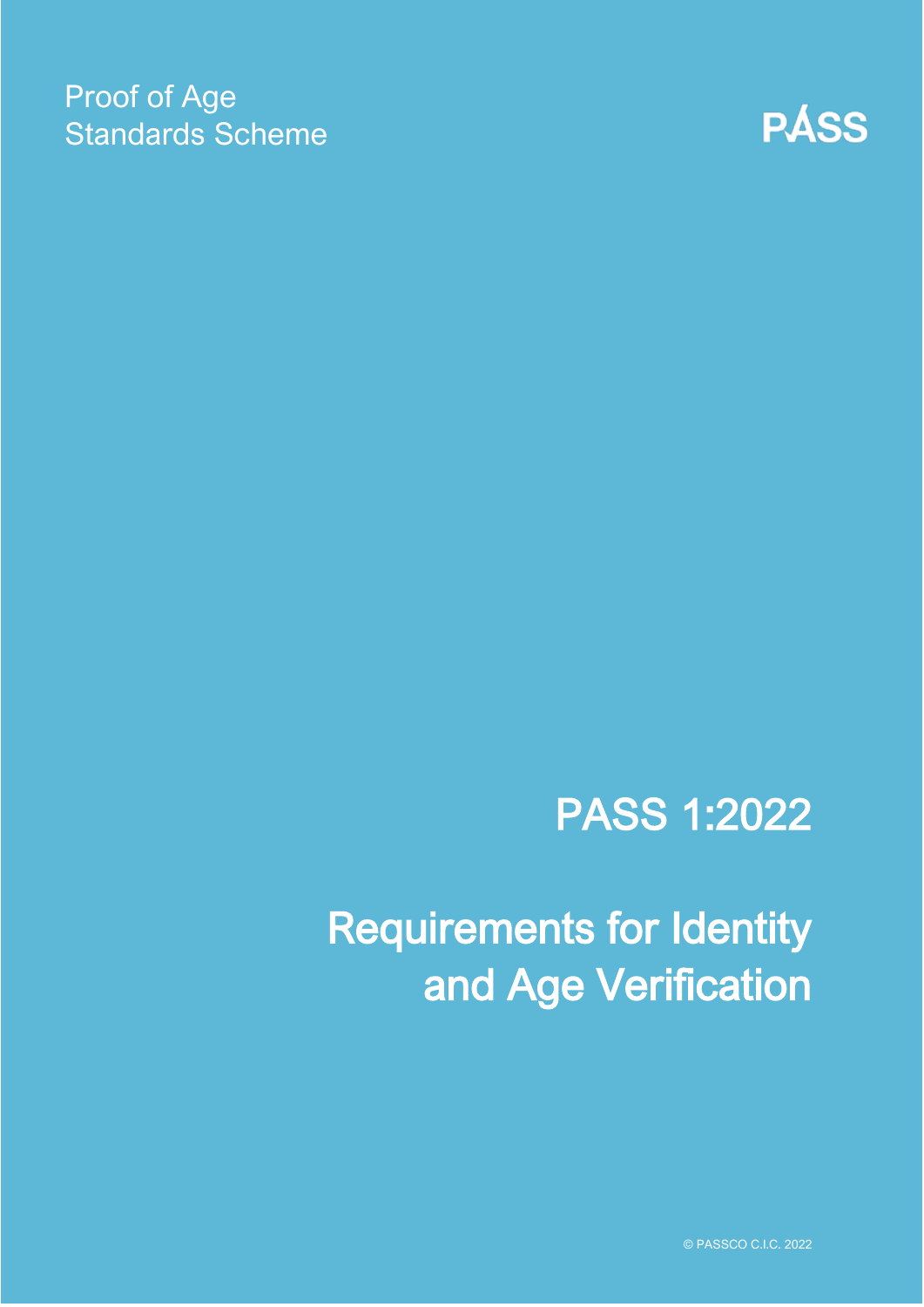

© PASSCO CIC 2022

All rights reserved.

**1** | Page **Proof of Age Standards Scheme**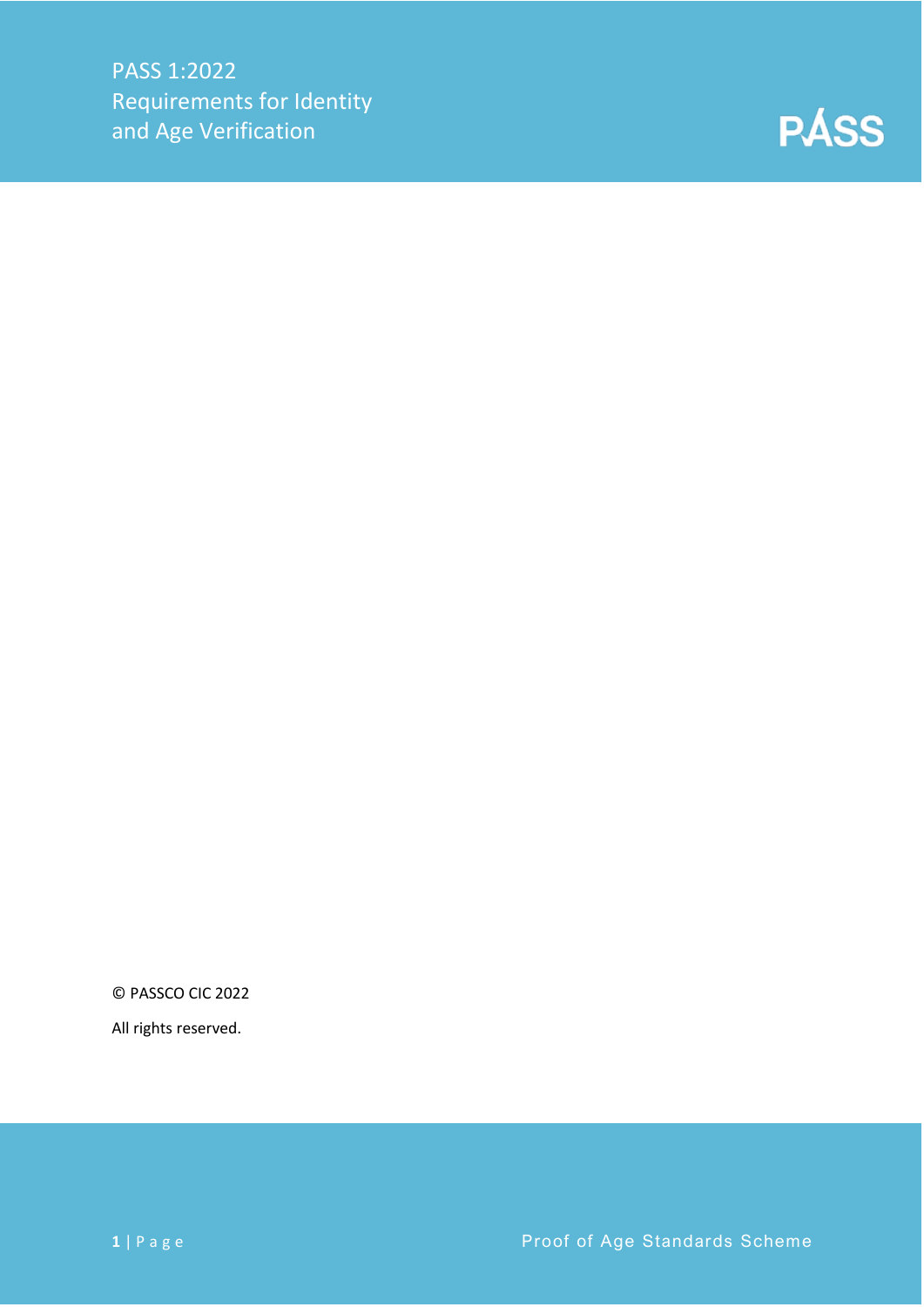PASS 1:2022 Requirements for Identity and Age Verification



### <span id="page-2-0"></span>Introduction

The Proof of Age Standards Scheme ("PASS") is the United Kingdom's national Proof of Age Accreditation Scheme, endorsed by the Home Office, the National Police Chiefs' Council (NPCC), the Security Industry Authority (SIA) and law enforcement officers, such as Trading Standards.

The PASS Scheme is operated by a Community Interest Company providing accreditation to suppliers of Proof of Age Services in the UK.

The Accredited Providers are assessed against the standards set out in:

- PASS 0 General Principles and Definitions
- PASS 1 Requirements for Identity and Age Verification
- PASS 2 Requirements for e-ID Validation Technology
- PASS 3 Requirements for Data Protection, Privacy and Security
- PASS 4 Requirements for Proof of Age Card Design and Construction
- PASS 5 Requirements for Digital Presentation of Proof of Age

All Accredited Providers are required to comply with PASS 0:2022, PASS 1:2022, PASS 3:2020 and any relevant PASS Standards applicable to their business operations.

All Accredited Providers are required to comply with the latest version of the PASS Standards (indicated by the year of issue), subject to any transitional arrangements agreed by the PASS Standards Group.

The PASS Standards are assessed by qualified, competent auditors appointed by PASS to ensure that accredited providers reach and continue to operate to the requirements of the PASS Standards. This means that providers of age restricted goods, content and services can be confident in accepting cards or digital proof of age bearing the PASS hologram or digital mark, safe in the knowledge that the scheme is supported by the police, Trading Standards and a wide range of trade bodies.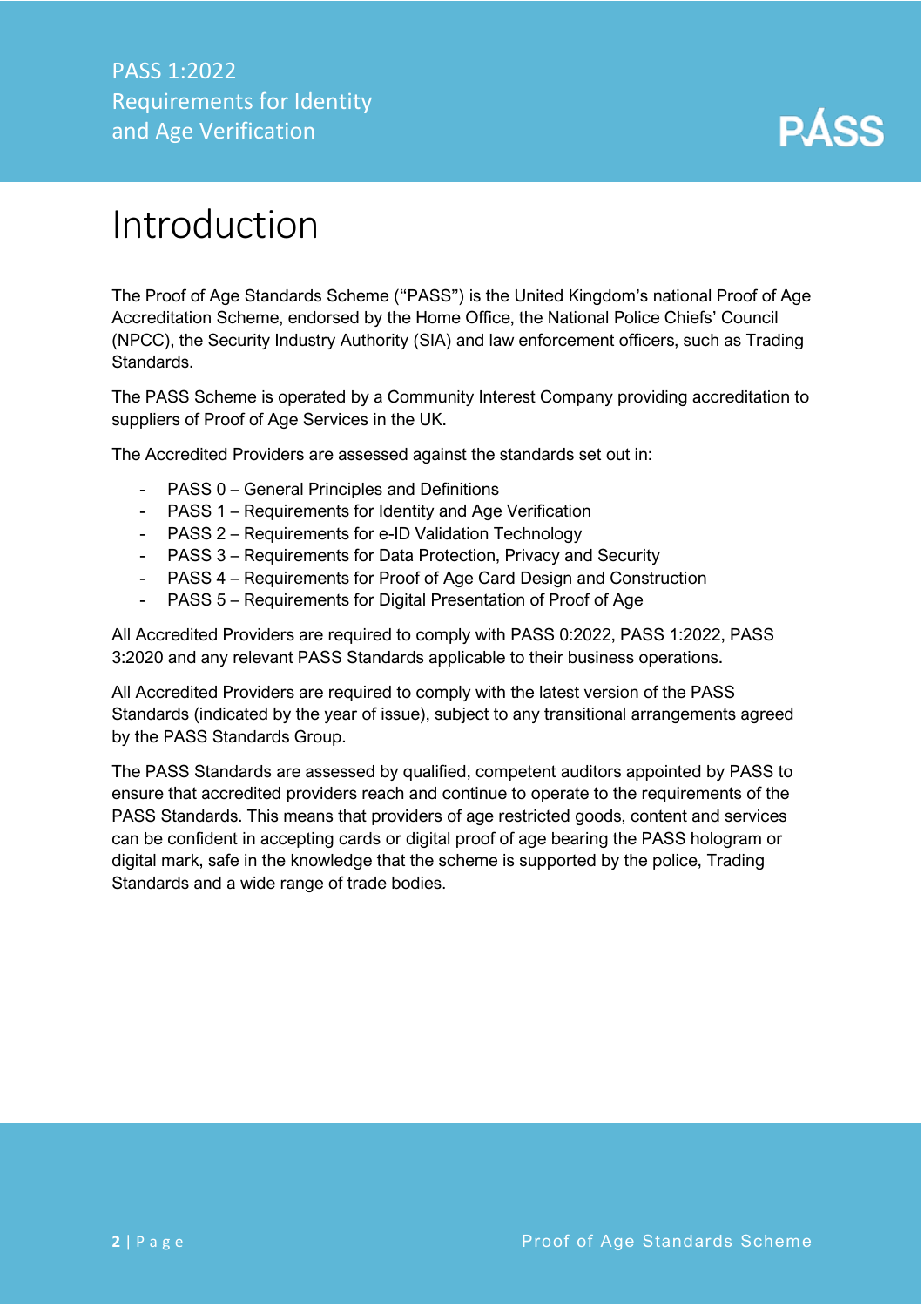#### PASS 1:2022 Requirements for Identity and Age Verification



### <span id="page-3-0"></span>Contents

| 1. |  |
|----|--|
| 2. |  |
| 3. |  |
| 4. |  |
|    |  |
|    |  |
|    |  |
| 5. |  |
|    |  |
|    |  |
|    |  |
|    |  |
|    |  |
| 6. |  |
|    |  |
|    |  |
| 7. |  |
|    |  |
|    |  |
| 8. |  |
|    |  |
| 9. |  |
|    |  |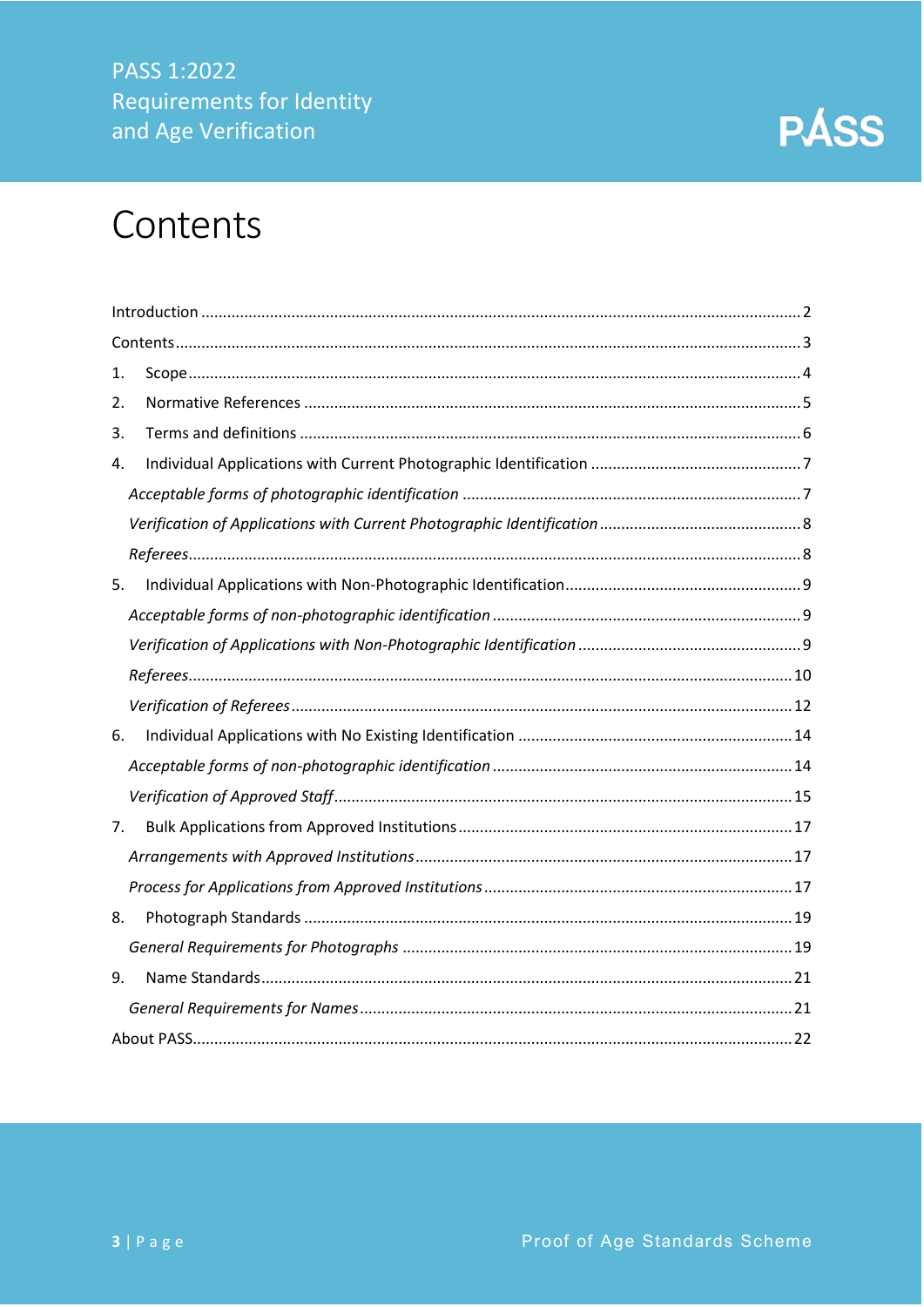#### PASS 1:2022 Requirements for Identity and Age Verification



## <span id="page-4-0"></span>1. Scope

The Proof of Age Standards Scheme (PASS) Standards are applicable to any Proof-of-Age Card or Digital Proof of Age provider that wishes to operate under the PASS Scheme and have access to use of the PASS registered Trade mark.

This part of the PASS Standards:

- establishes minimum verification criteria for applications for PASS cards and digital proof of age;
- establishes methods for verification for:
	- o individual applications with photographic identification;
	- o individual applications with non-photographic identification;
	- $\circ$  individual applications with no existing identification;
	- o bulk applications from approved institutions;
- specifies the procedures, where appropriate for referees or approved staff supporting an application;
- specifies the requirements for 'passport quality photographs';
- specifies the requirements for name standards.

PASS 0 establishes the general principles applicable to all PASS Accredited Providers, including common terms and definitions used throughout this PASS Standard.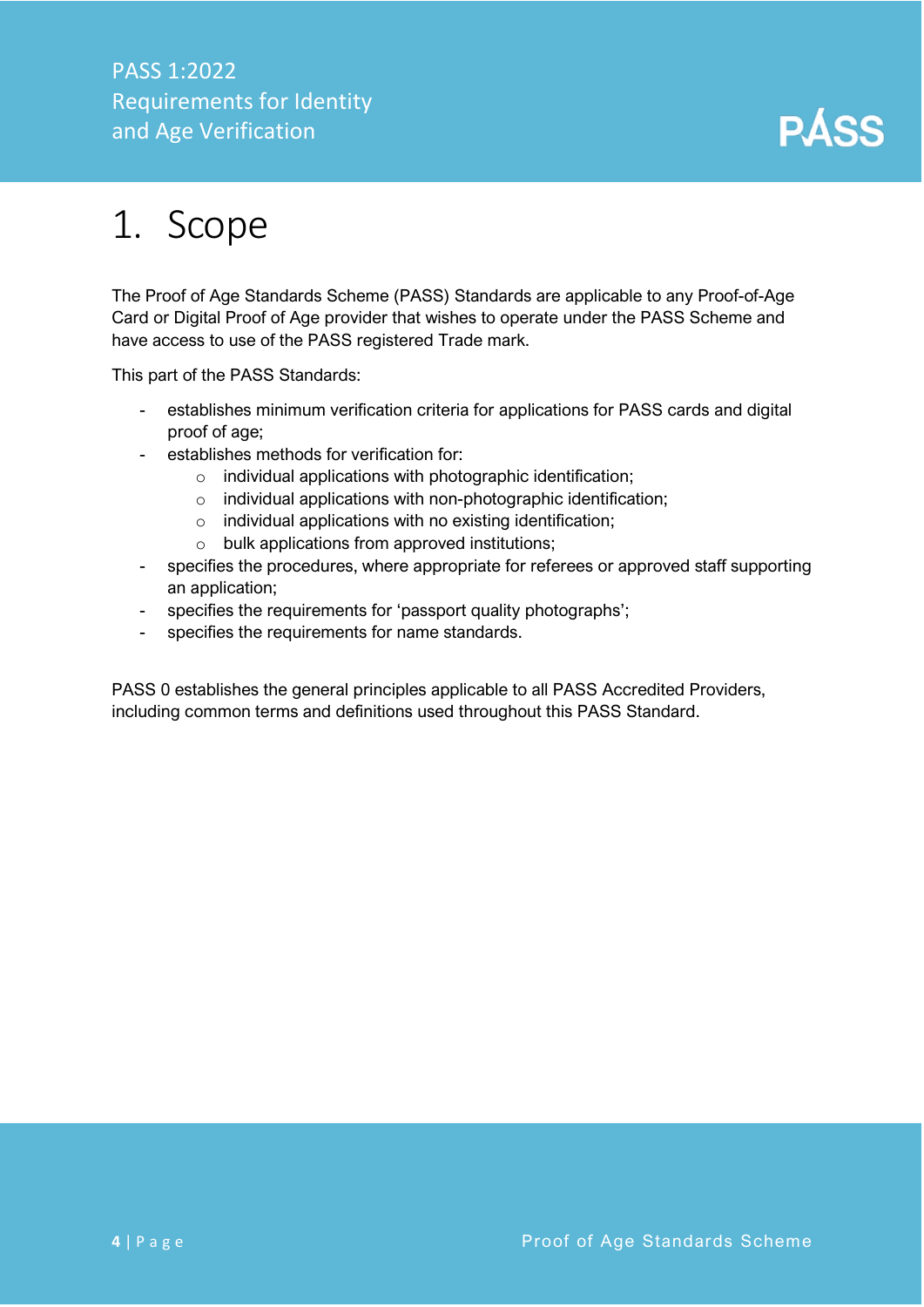

## <span id="page-5-0"></span>2. Normative References

The normative references in PASS 0 are relevant to this standard and, in addition, the following are also relevant:

ISO/IEC 19794-5:2011 + A2:2015 Information Technology – Biometric data interchange formats – Part 5: Face image data.

Home Office GPG45 Guidance on Identity Proofing.

PRADO Database (PRADO - [Public Register of Authentic travel and identity Documents](https://www.consilium.europa.eu/prado/en/prado-start-page.html)  [Online\)](https://www.consilium.europa.eu/prado/en/prado-start-page.html).

*[International Civil Aviation Organisation \(ICAO\)](https://www.icao.int/publications/Documents/9303_p3_cons_en.pdf) Doc 903 – Machine Readable Travel Documents, 7th Edition, 2013 – [Part 3: Specifications Common to all Machine Readable](https://www.icao.int/publications/Documents/9303_p3_cons_en.pdf)  [Travel Documents.](https://www.icao.int/publications/Documents/9303_p3_cons_en.pdf)*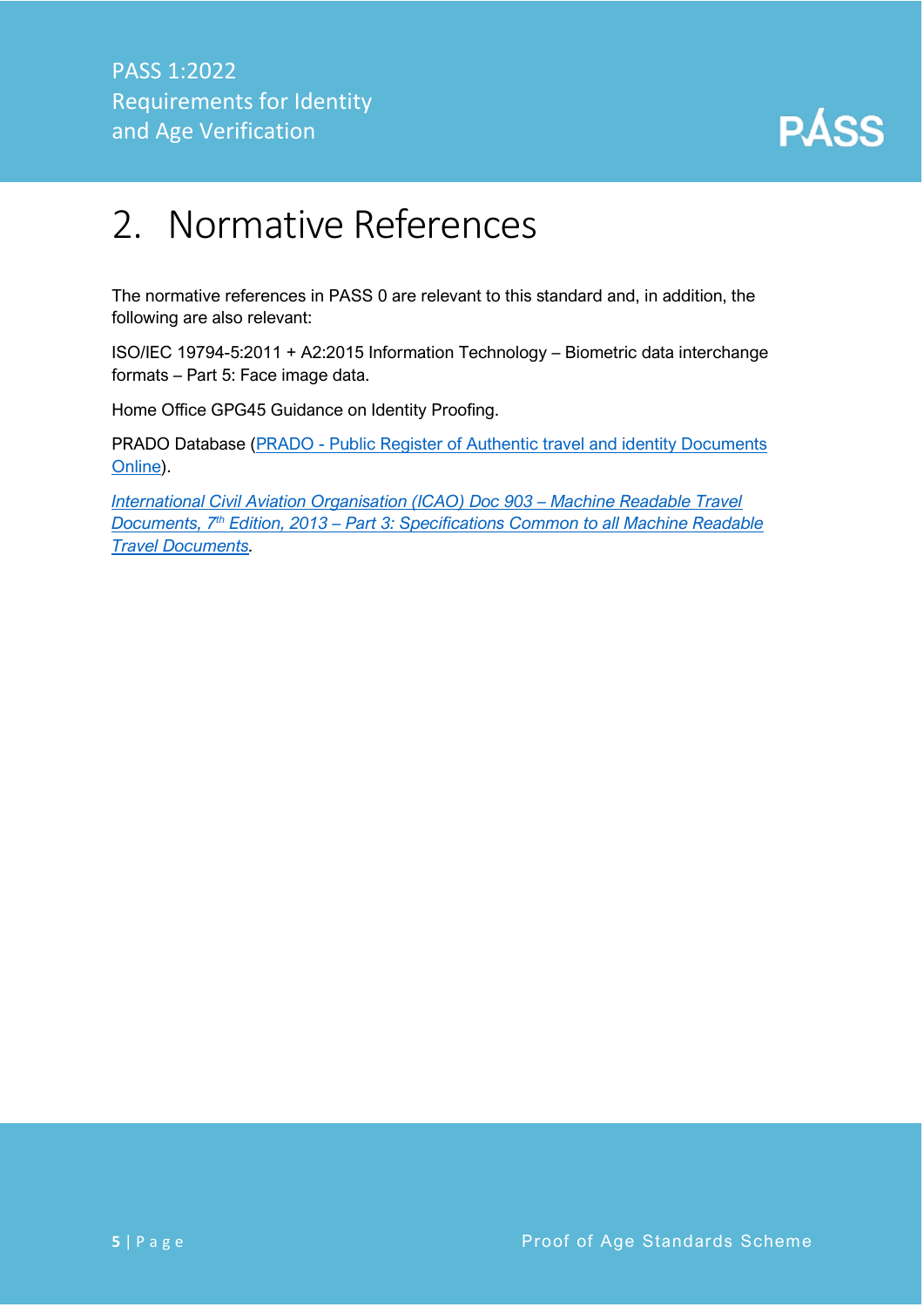

## <span id="page-6-0"></span>3. Terms and definitions

In this document:

"shall" indicates a requirement

"should" indicates a recommendation

"may" indicates a permission

"can" indicates a possibility or a capability

*GUIDANCE NOTES are shown in italic text and are intended to assist the reader with understanding provisions.*

When referring to the PASS Standards, refer to the PASS Standard, followed by the year of issue, followed by the provision – such as PASS 0:2020 4.3.2.

The terms and definitions established in PASS 0 apply to this standard and all PASS Standards.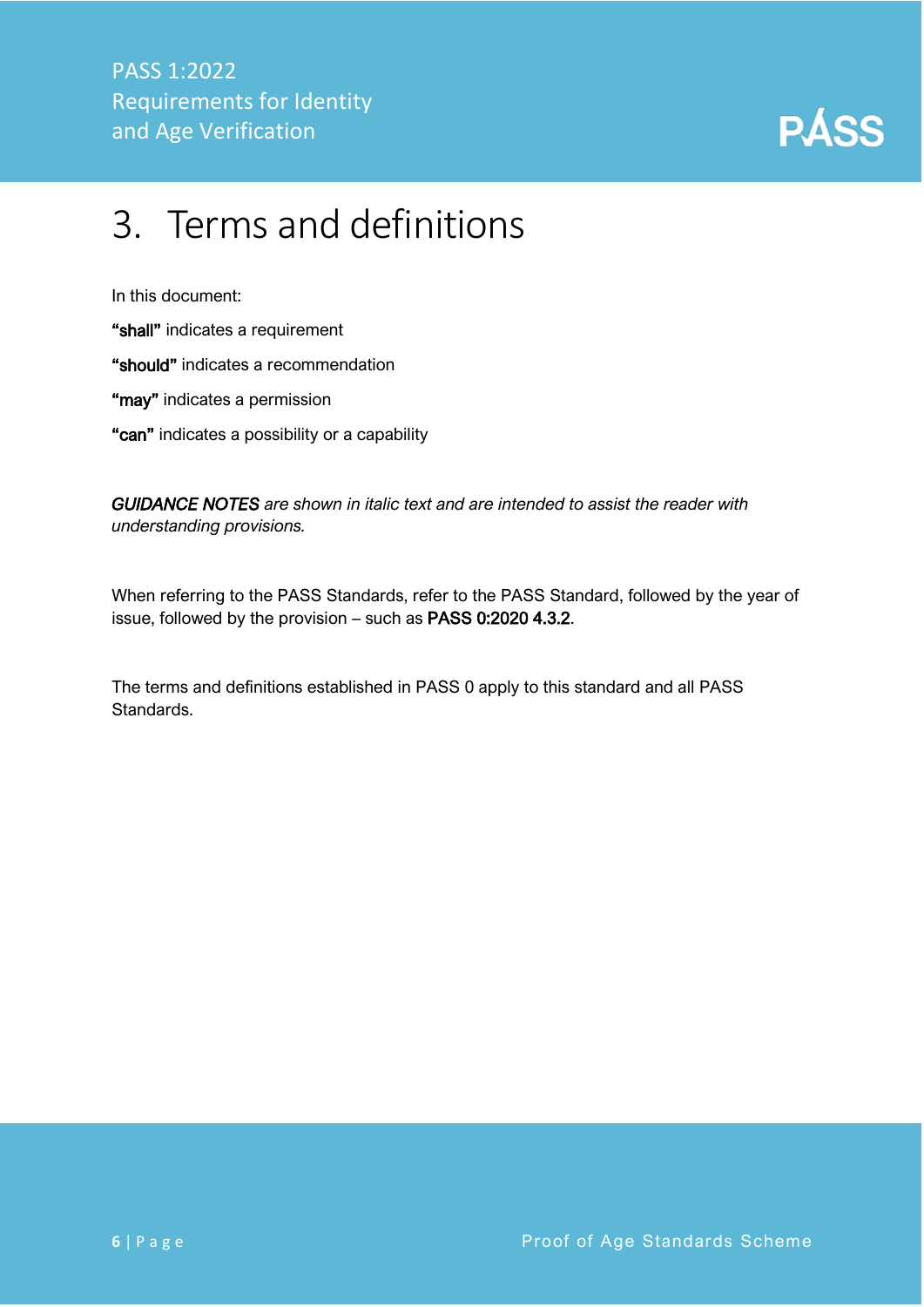

# <span id="page-7-0"></span>4. Individual Applications with Photographic Identification

#### <span id="page-7-1"></span>*Acceptable forms of photographic identification*

- 4.1 An Applicant can use one of the following forms of valid photographic identification to support their application:
	- (a) a PASS card (including any PASS card issued by any Accredited Provider);
	- (b) a Passport (UK or International);
	- (c) a Photocard Driving Licence (UK or European);
	- (d) a European Identity Card;
	- (e) a Biometric Immigration Document bearing a photograph;
	- (f) a Ministry of Defence Form 90 (Defence Identity Card) subject to additional evidence of the applicant's first name.
- 4.2 An Accredited Provider shall assess the validity of the photographic identification submitted in support of the application in order to comply with the requirements in PASS 0 4.4 (confident so they are sure), including assessing that the photograph to be assigned to the PASS card or digital proof of age is a true likeness of the photograph on the supporting document. An expired photographic identification submitted shall be acceptable provided the photograph is not so old as to mean that the Accredited Provider cannot comply with the requirements in PASS 0 4.4 (confident so they are sure).
- 4.3 An Accredited Provider shall demonstrate knowledge of, and be capable of identifying, the correct markings and security features on a supporting photographic identification.
- 4.4 An Accredited Provider shall perform a visual check on any UK or EU issued identity document, where necessary by reference to the PRADO Database [\(PRADO -](https://www.consilium.europa.eu/prado/en/prado-start-page.html) Public [Register of Authentic travel and identity Documents Online\)](https://www.consilium.europa.eu/prado/en/prado-start-page.html).
- 4.5 An Accredited Provider shall use a suitably secure and recognised documentchecker database to carry out a visual check of any non-UK or non-EU documents.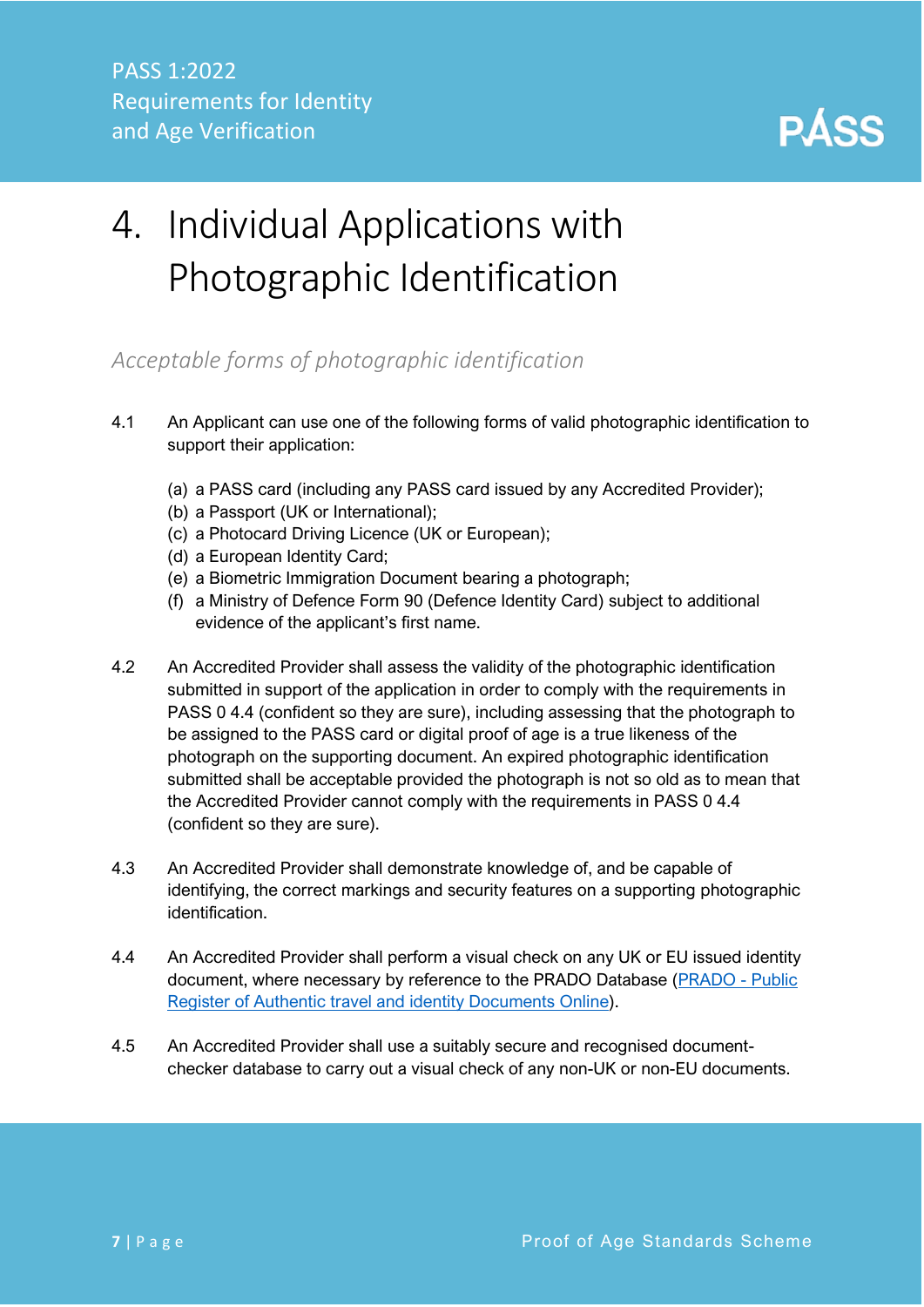4.6 An Accredited Provider or any sub-contractor acting on their behalf that utilises automated document scanning and checking services shall comply with the requirements of PASS 2 - Requirements for e-ID Validation Technology.

#### <span id="page-8-0"></span>*Verification of Applications with Photographic Identification*

- 4.7 An Accredited Provider shall ensure that the extraction of attribute data from the identification document is accurate.
- 4.8 The data extraction shall include triangulation of at least three data points on the identity document, with the claimed identity provided by the applicant.

*Triangulation involves, for instance, checking that the date-of-birth on the passport matches the date-of-birth in the machine readable zone (or near field communication data on a biometric passport) having appropriate cognisance of the check digits with the claimed date of birth submitted by the applicant.*

4.9 An Accredited Provider shall ensure that the data capture of any date-of-birth is accurately converted from the source document to the DD-Mon-YYYY format.

*Accredited Providers should particularly note the practice in many international jurisdictions for the date to be in the format MM-DD-YY which can lead to transposition errors.*

- 4.10 An Accredited Provider shall be confident so that they are sure [PASS 0, 4.4] that:
	- (a) the photograph supplied in support of the application is a true likeness of the applicant as shown on their photographic identification document;
	- (b) the photograph supplied in support of the application has been taken within the six calendar months prior to the date of application.

#### <span id="page-8-1"></span>*Referees*

4.11 An Accredited Provider is not required to obtain a referee where the application is supported by valid photographic identification unless an unresolved contra-indicator is present [PASS 0, 3.13]. If a contra-indicator is present, an Accredited Provider may determine that a method of resolving that contra-indicator is to seek a referee.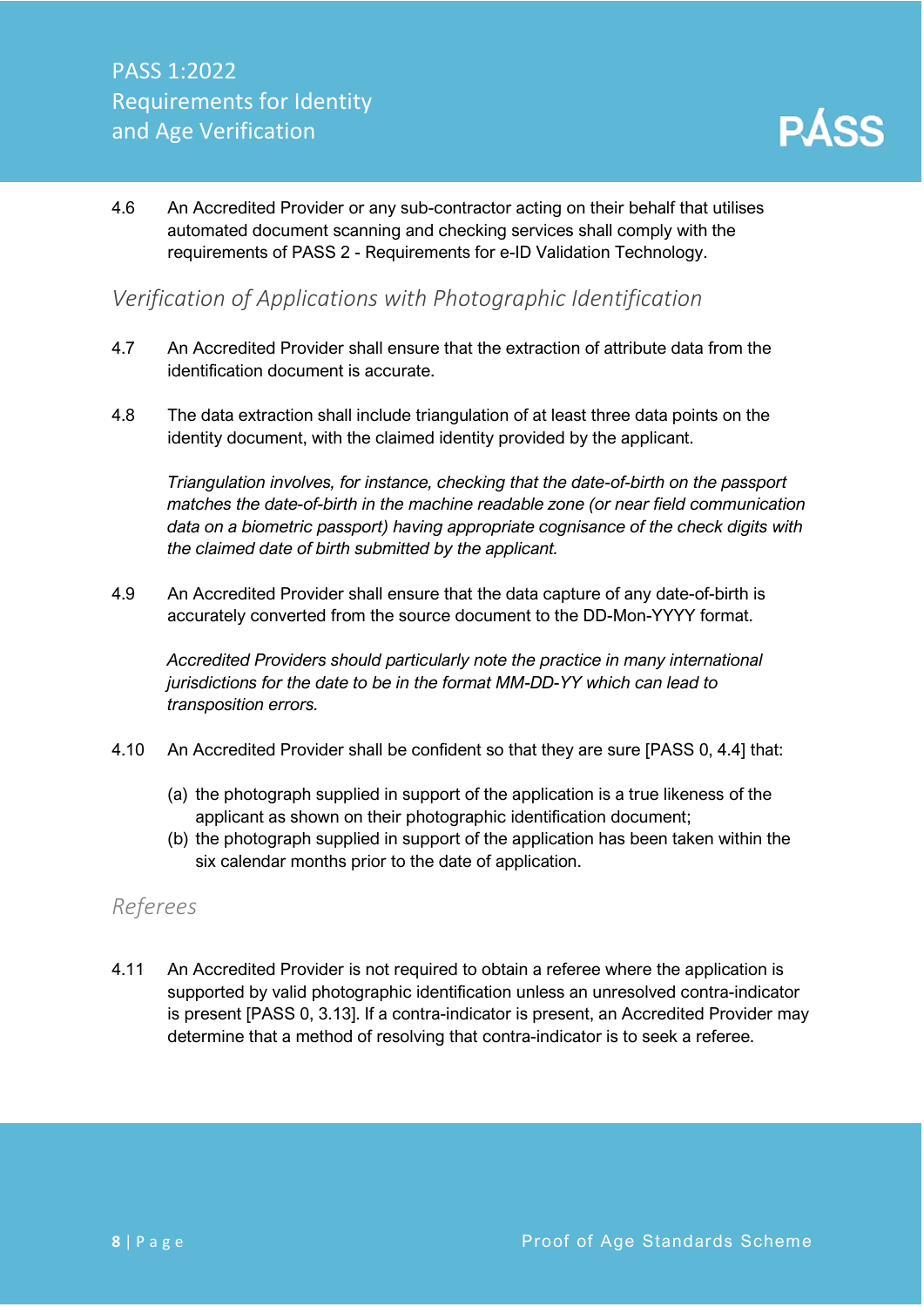

# <span id="page-9-0"></span>5. Individual Applications with Non-Photographic Identification

<span id="page-9-1"></span>*Acceptable forms of non-photographic identification*

- 5.1 An Applicant can use one of the following forms of valid non-photographic identification to support their application:
	- (a) a birth certificate;
	- (b) an NHS registration card;
	- (c) a UK Border Agency or Home Office document;
	- (d) a criminal records certificate issued by the Disclosure and Barring Service or Disclosure Scotland;
	- (e) a gender recognition certificate;
	- (f) any official document issued by a UK public authority that states a full name and date of birth.
- 5.2 An Accredited Provider shall assess the validity of the non-photographic identification submitted in support of the application in order to comply with the requirements in PASS 0, 4.4 (confident so they are sure).
- 5.3 An Accredited Provider shall demonstrate knowledge of, and be capable of identifying, the correct markings and security features on a supporting nonphotographic identification.
- 5.4 An Accredited Provider or any sub-contractor acting on their behalf that utilises automated document scanning and checking services shall comply with the requirements of PASS 2 - Requirements for e-ID Validation Technology.

#### <span id="page-9-2"></span>*Verification of Applications with Non-Photographic Identification*

5.5 An Accredited Provider shall ensure that the extraction of attribute data from the identification document is accurate.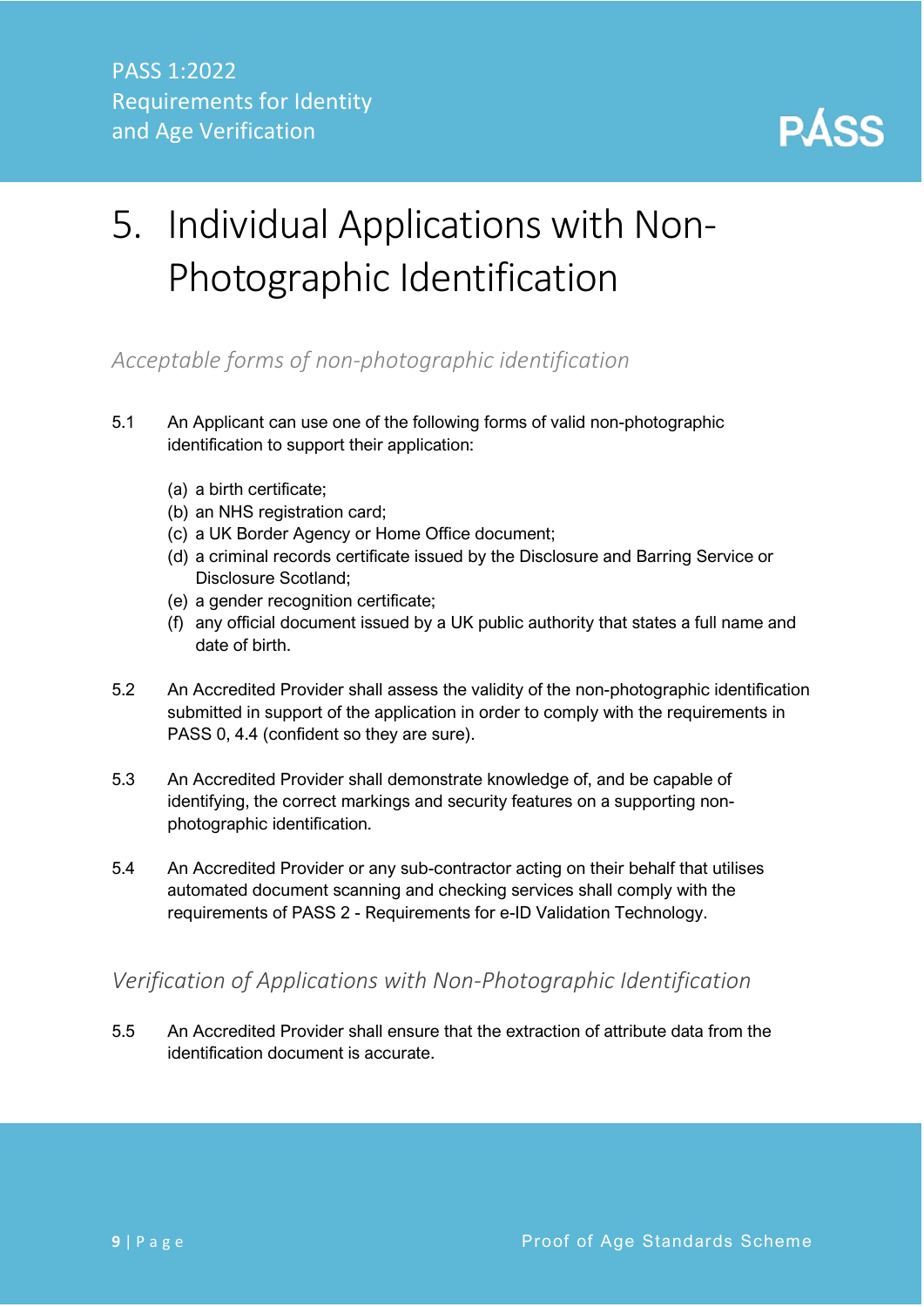5.6 The data extraction shall include triangulation of at least three data points on the identity document, with the claimed identity provided by the applicant.

*Triangulation involves, for instance, checking that the date-of-birth on the birth certificate matches the claimed date of birth submitted by the applicant and is confirmed by a referee.*

5.7 An Accredited Provider shall ensure that the data capture of any date-of-birth is accurately converted from the source document to the DD-Mon-YYYY format.

*Accredited Providers should particularly note the practice in many international jurisdictions for the date to be in the format MM-DD-YY which can lead to transposition errors.*

#### <span id="page-10-0"></span>*Referees*

- 5.8 An Accredited Provider shall obtain from the applicant an acceptable referee who shall be able to confirm that:
	- (a) they meet the criteria for an acceptable referee;
	- (b) the photograph supplied in support of the application is a true likeness of the applicant;
	- (c) the photograph supplied in support of the application has been taken within the six calendar months prior to the date of application;
	- (d) they have no reason to believe that the name and date of birth provided by the applicant are not correct;
	- (e) they consent to be contacted;
	- (f) they understand that providing false information in support of an application is a criminal offence;
	- (g) they are not related to, in a relationship with or living with, the applicant.
- 5.9 A referee is an acceptable referee if:
	- (a) they work or worked in a recognised profession or are a person of good standing in their community; and
	- (b) they have no family or personal relationship with, or live with, the applicant (including that of guardian or foster carer).
- 5.10 In 5.9 (a) a recognised profession includes: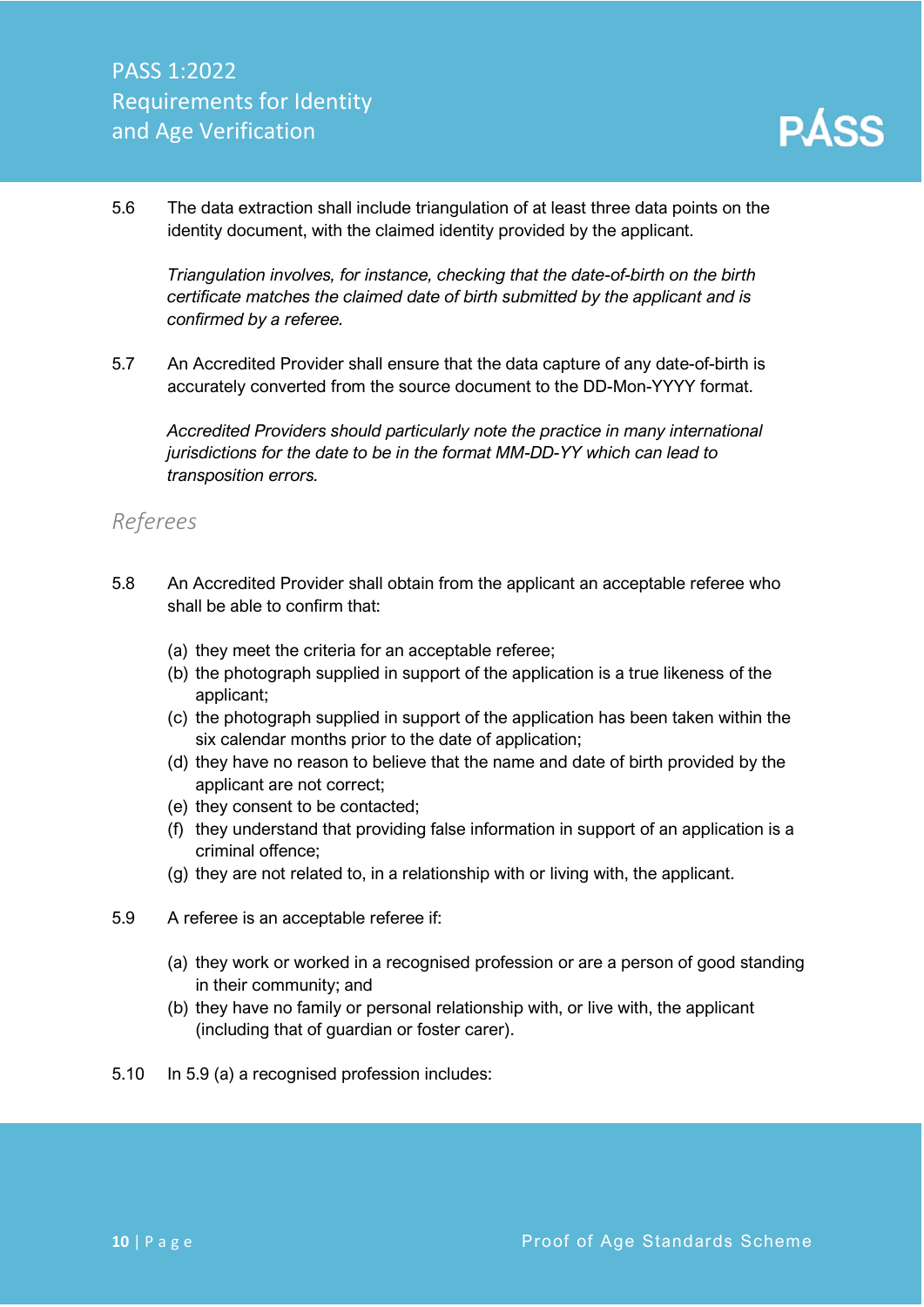

- (a) accountant
- (b) airline pilot
- (c) articled clerk of a limited company
- (d) assurance agent of a recognised company
- (e) bank/building society official
- (f) barrister
- (g) chairman/director of a limited company
- (h) chiropodist
- (i) commissioner for oaths
- (j) councillor, e.g. local or county
- (k) civil servant (permanent)
- (l) dentist
- (m) director/manager/personnel officer of a VAT-registered company
- (n) engineer with professional qualifications
- (o) financial services intermediary, e.g. a stockbroker or insurance broker
- (p) fire service official
- (q) funeral director
- (r) insurance agent (full time) of a recognised company
- (s) journalist
- (t) Justice of the Peace
- (u) legal secretary fellow or associate member of the Institute of Legal Secretaries and PA's
- (v) licensee of a public house
- (w) local government officer
- (x) manager/personnel officer of a limited company
- (y) member, associate or fellow of a professional body
- (z) Member of Parliament (including the Parliaments of devolved administrations)
- (aa) Merchant Navy officer
- (bb) minister of a recognised religion including Christian Science
- (cc) nurse registered with the Nursing and Midwifery Council
- (dd) officer of the armed services
- (ee) optician
- (ff) paralegal certified paralegal, qualified paralegal or associate member of the Institute of Paralegals
- (gg) person with honours, e.g. an OBE or MBE
- (hh) pharmacist
- (ii) photographer professional
- (jj) police officer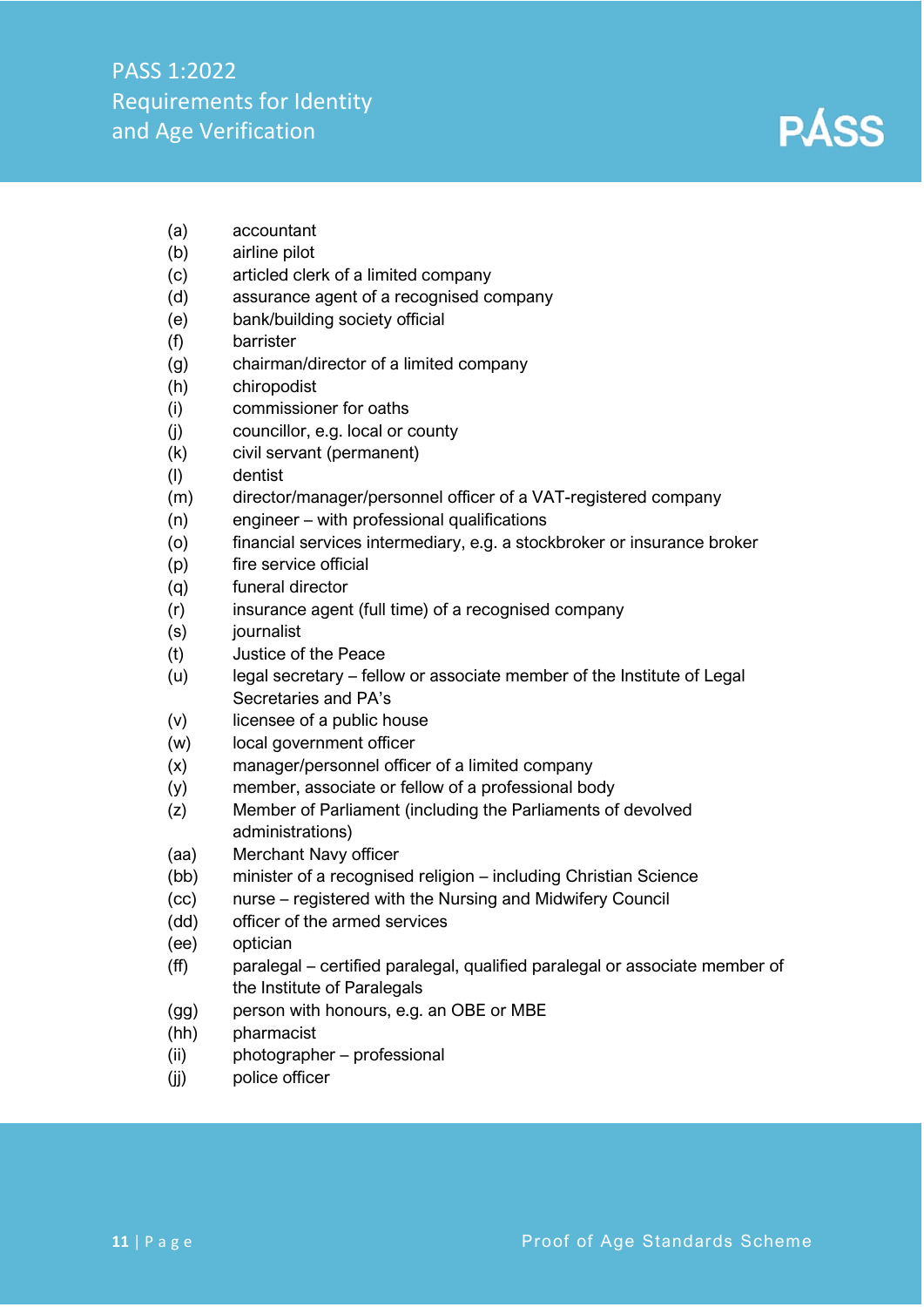

- (kk) Post Office official
- (ll) president/secretary of a recognised organisation
- (mm) Salvation Army officer
- (nn) social worker
- (oo) solicitor
- (pp) teacher, lecturer
- (qq) trade union officer
- (rr) travel agent qualified
- (ss) valuer or auctioneer felloes and associate members of the incorporated society
- (tt) Warrant Officers and Chief Petty Officers
- 5.11 In 5.9 (a) a person of good standing in the community includes a person who:
	- (a) enjoys a good reputation in the community;
	- (b) has credentials that can be checked; and
	- (c) would have something to lose by wrongly supporting a false application.

*Examples of persons of good standing in the community may include Scout or Guide Leaders, Church Wardens, NHS volunteers and charity workers or similar activities.*

5.12 In 5.9 (b) a personal or family relationship includes any person who is related by birth or by marriage and is a spouse, son or daughter (including adopted), parent or grandparent (including by adoption), cousin, aunt or uncle, or is a person that is in a relationship with the applicant or living with the applicant.

*A house sharing arrangement (even if there is no personal or family arrangement between the occupants) would be regarded as living with the applicant.*

*Second cousins, great aunts and great uncles are not considered to be part of a family relationship (provided they meet the other requirements for being a referee).*

#### <span id="page-12-0"></span>*Verification of Referees*

- 5.13 Accredited Providers shall contact the referee provided for all applications supported by non-photographic identification.
- 5.14 Accredited Providers shall be satisfied so that they are sure [PASS 0, 4.4] that the referee is the person that they claim to be and that they meet the requirements to be a referee.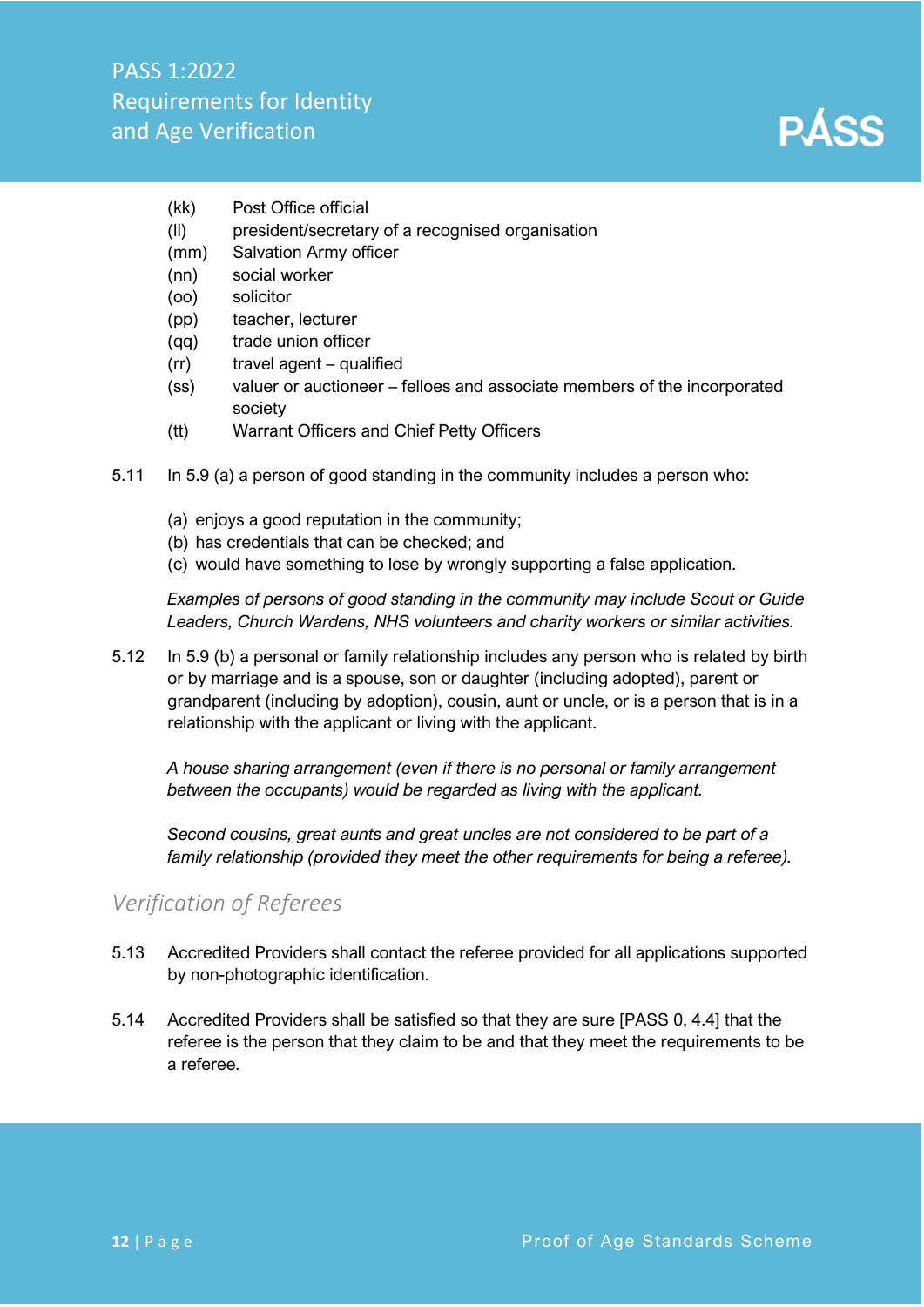*Accredited Providers may seek to do this by asking for evidence of professional registration or otherwise obtaining evidence of their professional standing. This may include publicly available websites confirming their professional standing.* 

- 5.15 Contacting the referee may include contacting them at home, but Accredited Providers shall be satisfied so that they are sure [PASS 0, 4.4] that the referee meets the requirements to be a referee.
- 5.16 Contacting the referee may include any method of contact, including electronic communications, verification processes contained in an app or device, telephone contact or face-to-face contact or enrolment.
- 5.17 On contacting the referee, Accredited Providers shall determine and record that:
	- (a) the referee meets the criteria for an acceptable referee;
	- (b) the photograph supplied in support of the application and countersigned by the referee is a genuine counter-signatory and is a true likeness of the applicant;
	- (c) the photograph supplied in support of the application has been taken within the six calendar months prior to the date of application;
	- (d) the referee has no reason to believe that the name and date of birth provided by the applicant are not correct;
	- (e) the referee understands that providing false information in support of an application is a criminal offence;
	- (f) the referee is not related to, in a family or personal relationship with or living with, the applicant.
- 5.18 In 5.17 (b) a counter-signature may be obtained by electronic signature and may form part of an app or system designed to enable electronic applications.
- 5.19 In 5.17 (f) a family or personal relationship has the same meaning as in 5.12.
- 5.20 The management of the referee's consent, contact information and data shall be conducted in accordance with PASS 3 – Requirements for Data Protection, Privacy and Security.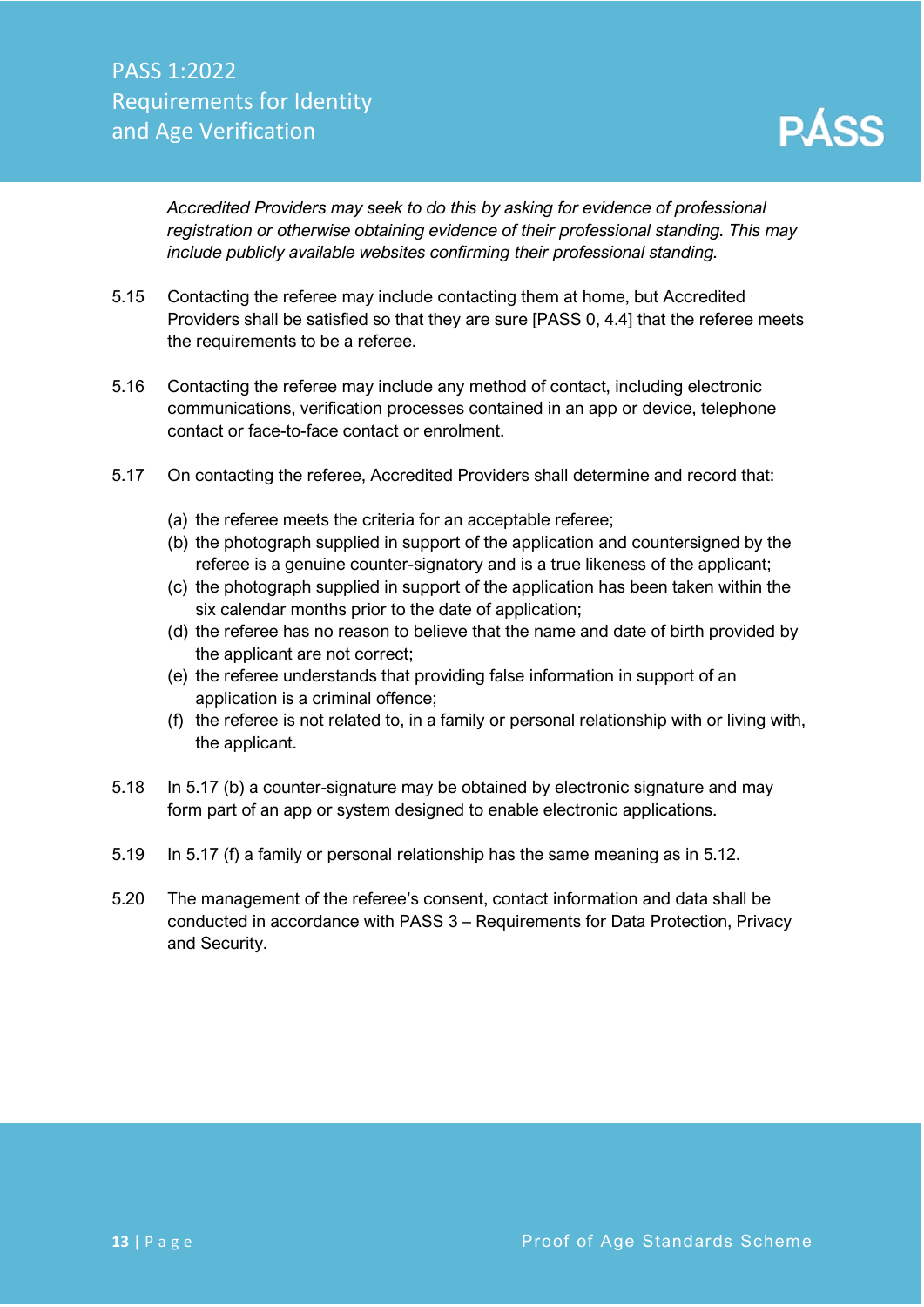

# <span id="page-14-0"></span>6. Individual Applications with No Existing Identification

<span id="page-14-1"></span>*Acceptable forms of application with no existing identification*

- 6.1 An Applicant can submit an application without any supporting identification documentation if their application is supported by an approved member of staff with personal knowledge of that applicant and who is able to confirm their full name and date of birth by reference to an approved data source.
- 6.2 In 6.1 an approved member of staff includes:
	- (a) an employee or authorised agent of a PASS Accredited Provider with access to an approved data source;
	- (b) an employee of any UK public authority with access to any approved data source;
	- (c) an employee of any organisation with access to an approved data source of that organisation.

*The approved member of staff still needs to have personal knowledge of the applicant.*

- 6.3 In 6.1 an approved data source includes:
	- (a) the records of a PASS Accredited Provider;
	- (b) the records of a local education authority (including the Learning Records Service);
	- (c) the patient records of the National Health Service;
	- (d) the client records of a local authority, including social services records;
	- (e) the offender records of a prison, probation or offender management service;
	- (f) the records of a bank or building society provided they have been established in accordance with the requirements for customer due diligence under the Money Laundering Regulations 2017;
	- (g) the records of a solicitor or legal professional provided they have been established in accordance with the requirements for customer due diligence under the Money Laundering Regulations 2017;
	- (h) the records of citizens held by the Department for Work and Pensions;
	- (i) the records of personnel of any public authority;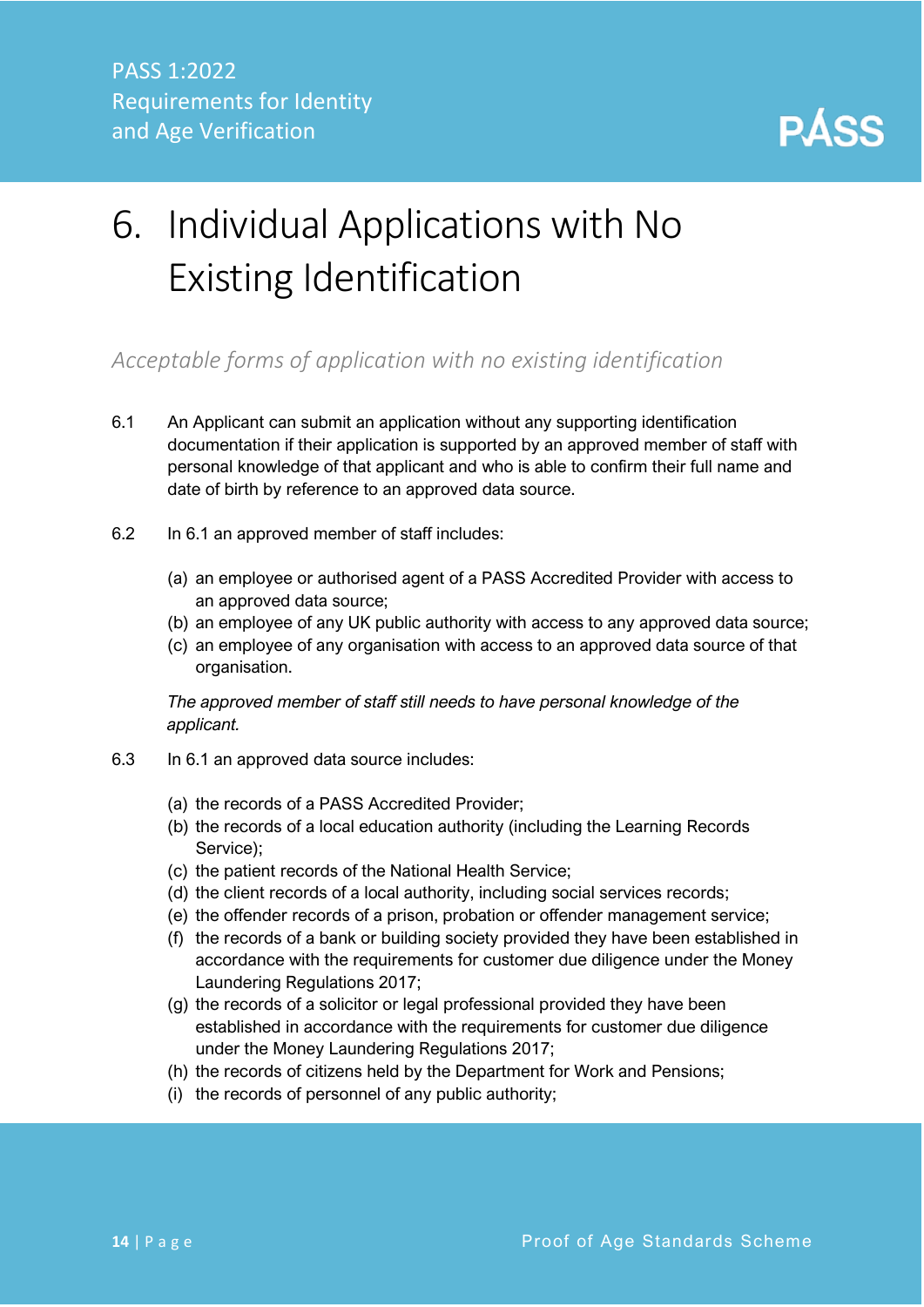- (j) the records of personnel of any employer that employs more than 250 employees and is, therefore, subject to the higher accountability obligations of the Companies Act 2006, including an obligation to confirm the identity of all of their employees.
- 6.4 An Accredited Provider shall assess the validity of the information submitted in support of the application in order to comply with the requirements in PASS 0, 4.4 (confident so they are sure).

#### <span id="page-15-0"></span>*Verification of Approved Staff*

- 6.5 Accredited Providers shall contact the approved staff for all applications that are not supported by identification documents.
- 6.6 Accredited Providers shall be satisfied so that they are sure [PASS 0, 4.4] that the approved member of staff is the person that they claim to be and that they meet the requirements to be an approved member of staff.

*Accredited Providers may seek to do this by asking for evidence of employment with an organisation that has access to an approved data source. This may include publicly available websites confirming their professional standing. Accredited Providers may also seek verification of work address, work phone number and work email address (i.e. not info@ or contact@ addresses).*

- 6.7 Contacting the approved member of staff may include contacting them at home, if they work from home, but Accredited Providers shall be satisfied so that they are sure [PASS 0, 4.4] that the member of staff meets the requirements to be an approved member of staff.
- 6.8 Contacting the approved member of staff may include any method of contact, including electronic communications, verification processes contained in an app or device, telephone contact or face-to-face contact or enrolment.
- 6.9 On contacting the approved member of staff, Accredited Providers shall determine and record that:
	- (a) the member of staff meets the criteria for an approved member of staff;
	- (b) the photograph supplied in support of the application and countersigned by the approved member of staff is a genuine counter-signatory and is a true likeness to the applicant;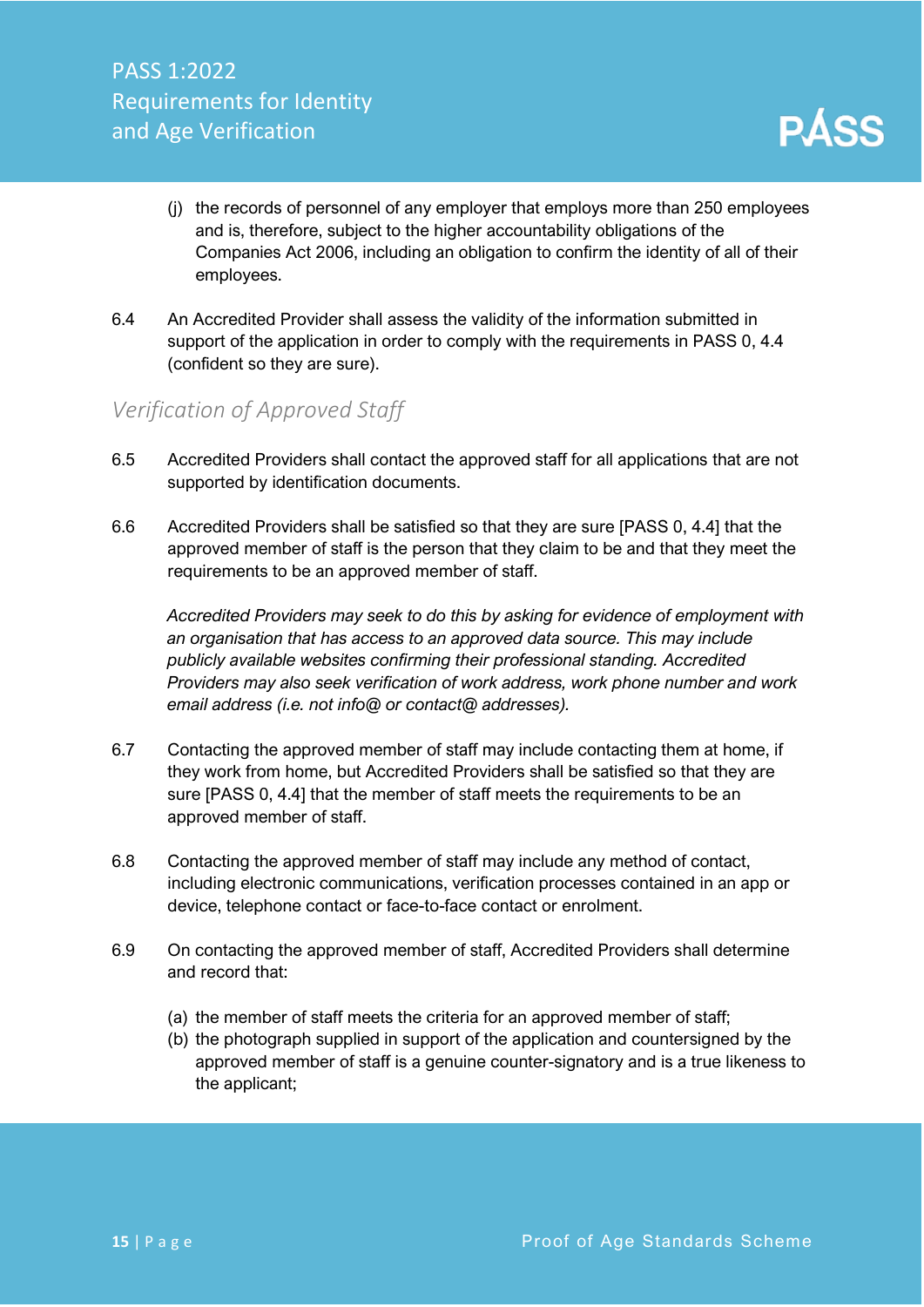

- (c) the photograph supplied in support of the application has been taken within the six calendar months prior to the date of application;
- (d) the approved member of staff has no reason to believe that the name and date of birth provided by the applicant are not correct;
- (e) the approved member of staff understands that providing false information in support of an application is a criminal offence;
- (f) the approved member of staff is not related to, in a personal or family relationship with or living with, the applicant.
- 6.10 In 6.9 (b) a counter-signature may be obtained by electronic signature and may form part of an app or system designed to enable electronic applications.
- 6.11 In 6.9 (f) a family or personal relationship has the same meaning as in 5.12.
- 6.12 The management of approved members of staff consent, contact information and data shall be conducted in accordance with PASS 3 – Requirements for Data Protection, Privacy and Security.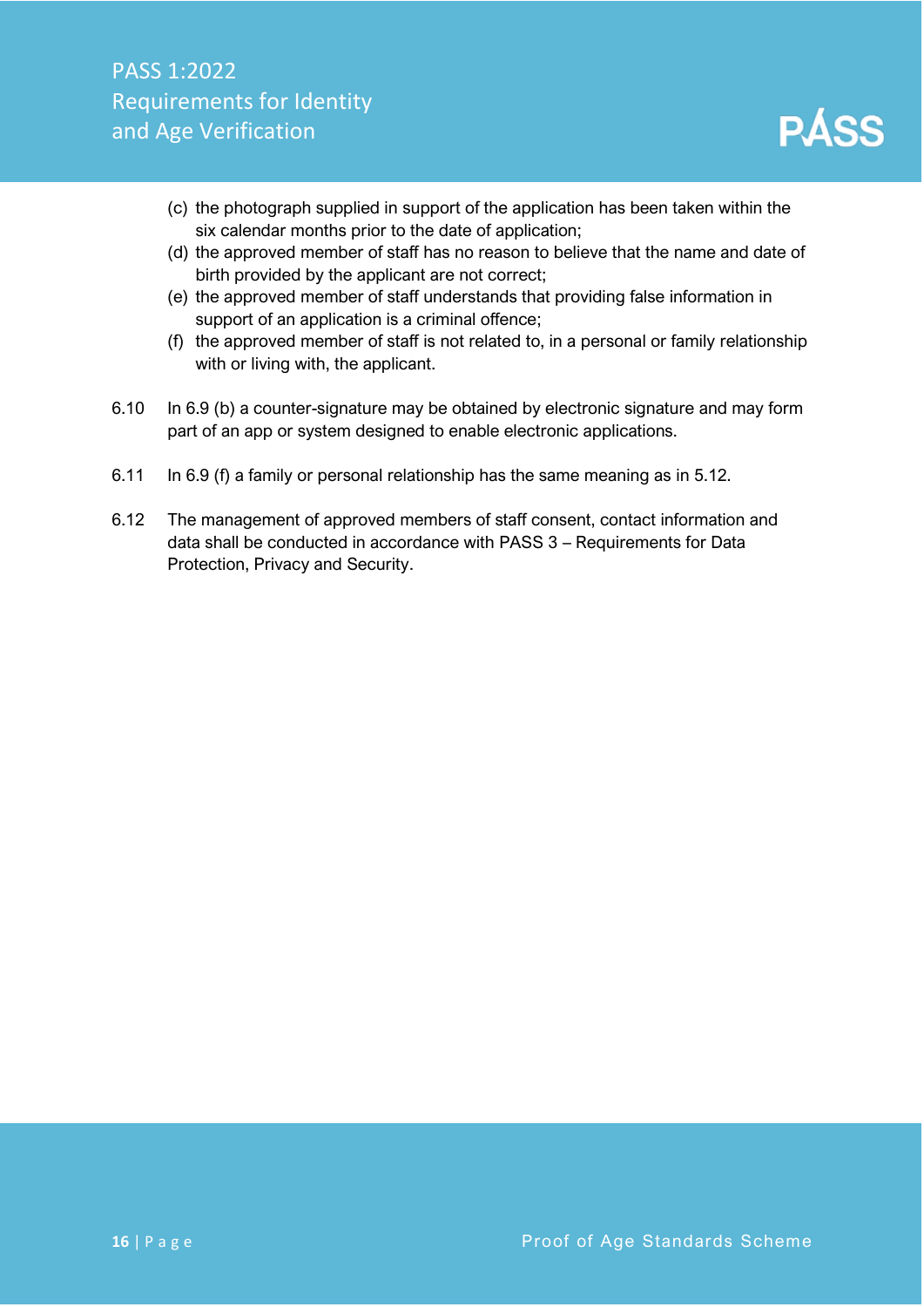

# <span id="page-17-0"></span>7. Bulk Applications from Approved Institutions

#### <span id="page-17-1"></span>*Arrangements with Approved Institutions*

- 7.1 An Accredited Provider may enter into a formal agreement with an approved institution to process bulk applications for PASS Cards.
- 7.2 An approved institution includes:
	- (a) a PASS Accredited Provider with access to an approved data source;
	- (b) any UK public authority with access to any approved data source;
	- (c) any organisation with access to an approved data source of that organisation.
- 7.3 An approved data source has the meaning set out in 6.3.
- 7.4 In 7.1, a formal agreement shall include:
	- (a) the legal identity of the approved institution;
	- (b) a lead contact within the approved institution who is ultimately responsible for the application process;
	- (c) a requirement to only provide data from an approved data source if the approved institution is confident so that they are sure that it provides a genuine indication of the date of birth, age, name and photograph of the applicant;
	- (d) a requirement for data processing in accordance with the requirements set out in PASS 3 – Requirements for Data Protection, Privacy and Security;
	- (e) a list of approved members of staff of the approved institution that may submit bulk applications.

#### <span id="page-17-2"></span>*Process for Applications from Approved Institutions*

- 7.5 An approved institution shall submit bulk applications in a format determined by the Accredited Provider which shall include as a minimum:
	- (a) the identity of the approved institution;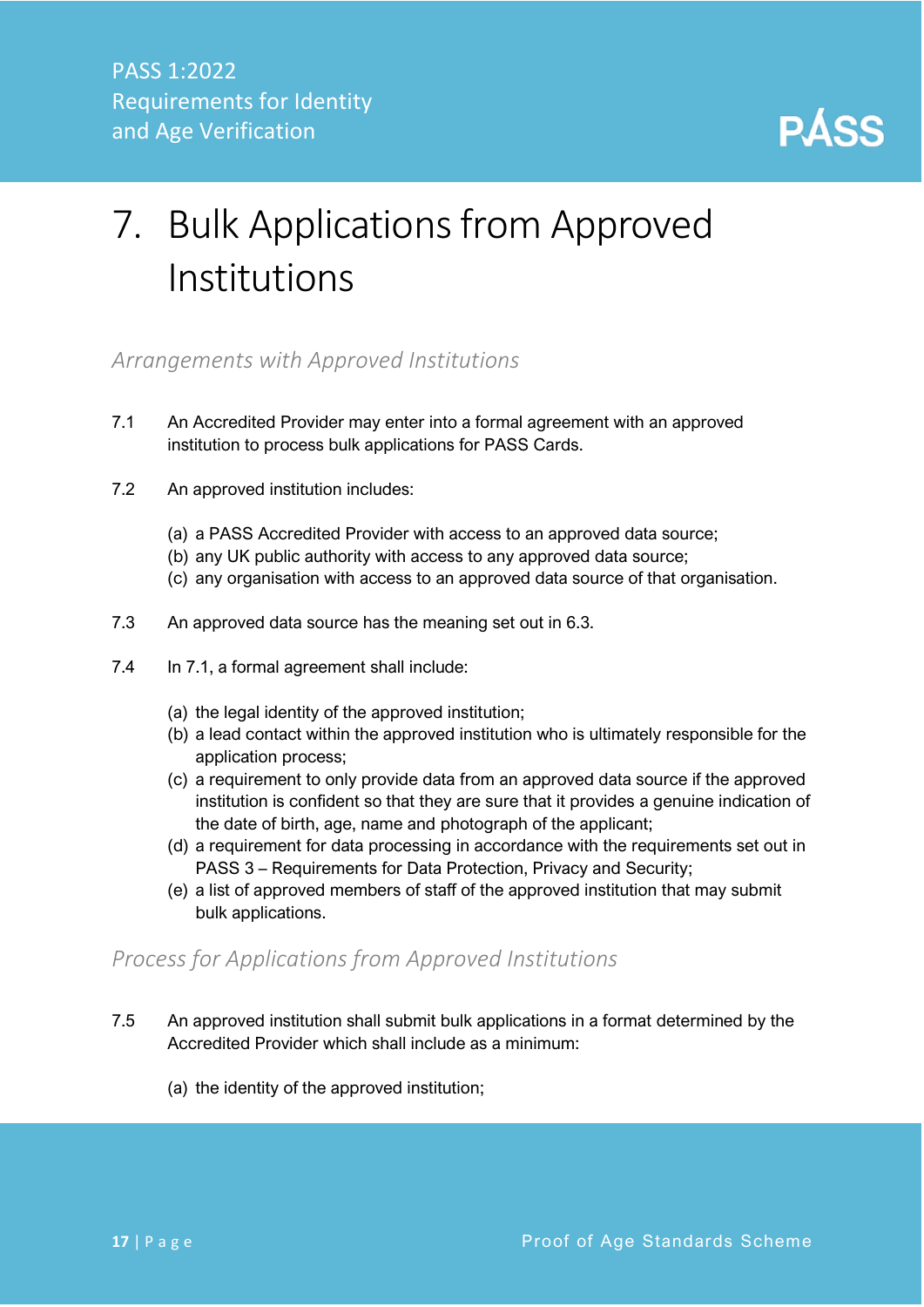- (b) the signature (which can be an electronic code) of the approved member of staff;
- (c) the approved data source used to verify the identity of each applicant;
- (d) the name and date of birth of each applicant;
- (e) a photograph of each applicant;
- (f) an attestation that the information provided on each line of the application is correct to the best of their knowledge and belief, that the photograph is a true likeness of the individual applicant and that the approved member of staff has no reason to believe that the information provided is incorrect;
- (g) that they understand that providing false information is a criminal offence.
- 7.6 Accredited Providers shall be satisfied so that they are sure [PASS 0, 4.4] that the approved member of staff is a person that is nominated as an approved member of staff in accordance with the requirements of 7.4 (e).
- 7.7 On receiving a bulk application, Accredited Providers shall determine and record that:
	- (a) the approved member of staff is a person that is nominated as an approved member of staff in accordance with the requirements of 7.4 (e);
	- (b) the information required to be submitted by 7.5 is complete;
	- (c) the photograph supplied in support of the application has been taken within the six calendar months prior to the date of application.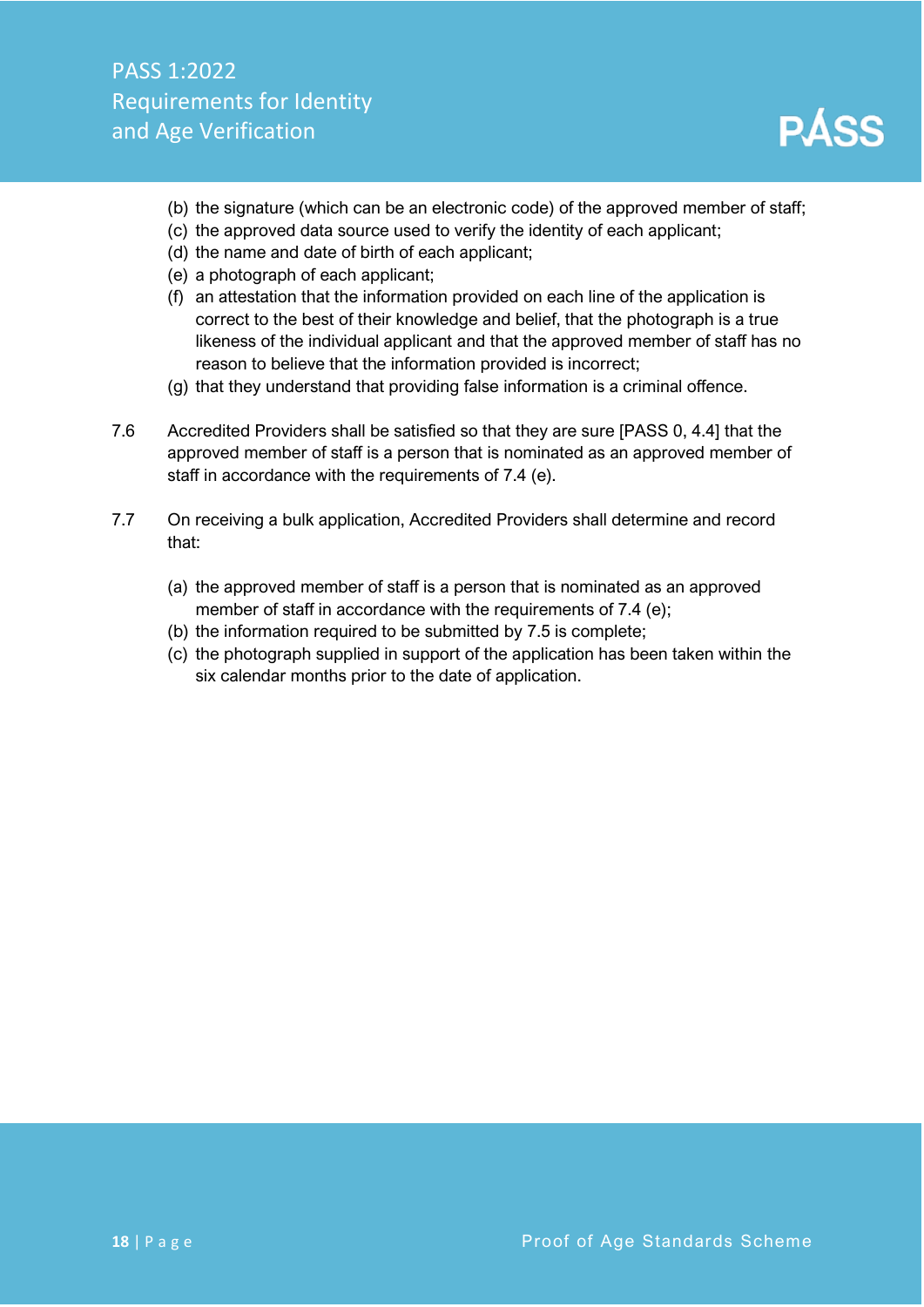

## <span id="page-19-0"></span>8. Photograph Standards

#### <span id="page-19-1"></span>*General Requirements for Photographs*

- 8.1 An Accredited Provider shall obtain a photograph of each PASS Card applicant so that the Accredited Provider is confident so that they are sure [PASS 0, 4.4] the photograph is a true likeness of the applicant to 'passport quality standards'.
- 8.2 The photograph shall be a full frontal image captured in accordance with ISO/IEC 19794-5:2011 + A2:2015 Information Technology – Biometric data interchange formats – Part 5: Face image data.
- 8.3 The image shall be in a pose angle of not more than 5 degrees in pitch and yaw, and not more than 8 degrees in roll with an expression that is neutral, taken in adequate and evenly distributed lighting and absent from hot spots and specular reflections.
- 8.4 The image may include eye glasses, provided the eye pupils and irises are visible and there are no lighting artefacts or flash reflections on the glasses. Images with 'red eye' are not permitted. Eye patches are only permitted on verified medical grounds.
- 8.5 The image may allow for the applicant wearing a head covering for medical or religious grounds, but the full face, including eyes, nose, mouth and chin shall be visible.
- 8.6 The image shall, as far as reasonably practicable, be free from radial distortion of the camera lens and taken with a pixel aspect ratio of 1:1. The use of filters, image enhancement, blemish elimination or other similar adjustments commonly available in smart phones shall not be used.

*Radial distortion is a 'fish eye' effect caused by wide angle camera lens (including those in smart phones taking 'selfies') that causes the nose to appear larger than the surrounding face. The effect cannot be entirely eliminated but should not be perceptible on human examination of the photograph.*

8.7 Accredited Providers shall have regard to the needs of applicants undertaking gender transitioning, whilst seeking to maintain the integrity and reliability of the PASS Card or Digital Proof of Age as a means of proving age.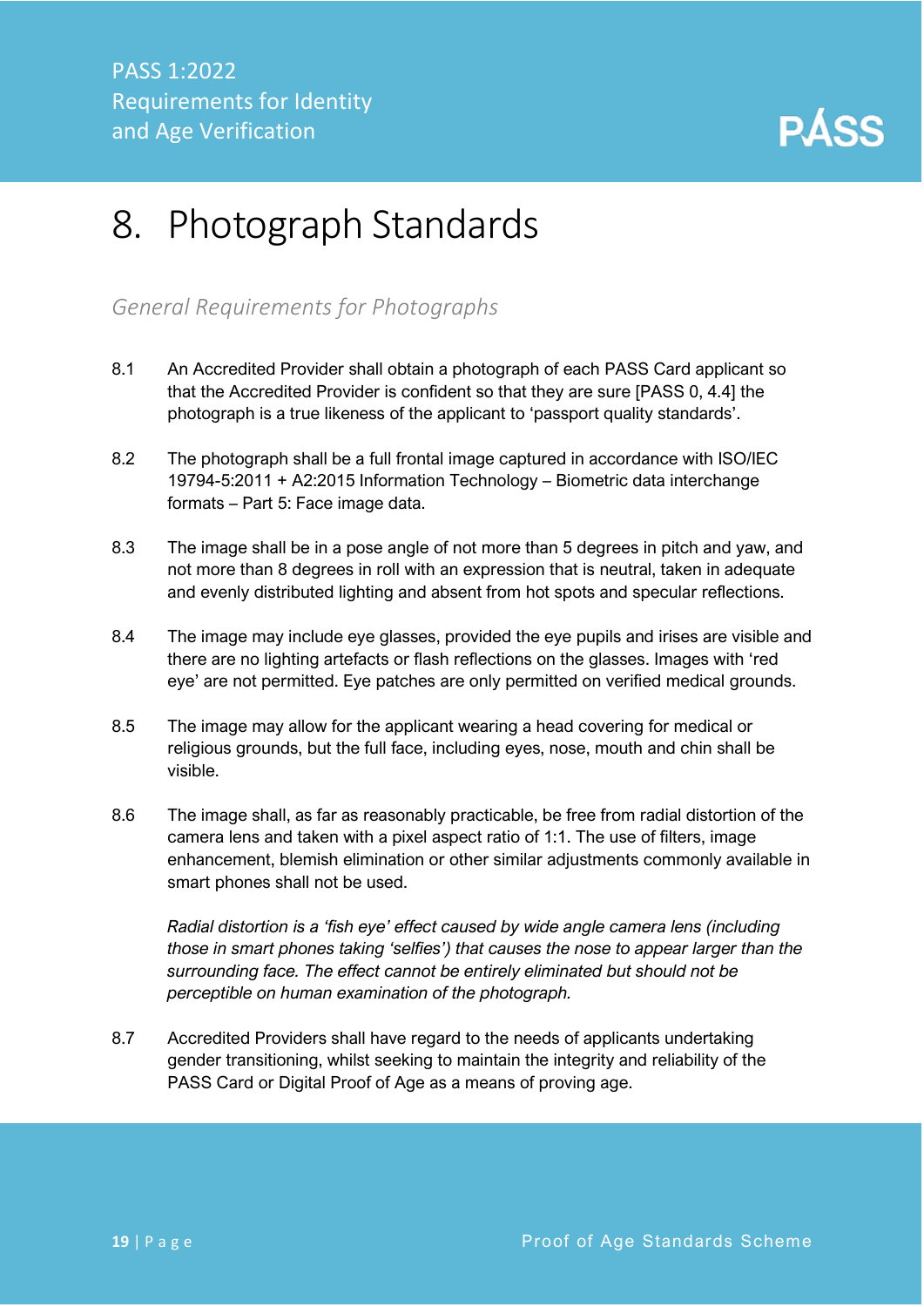

- 8.8 Accredited Providers shall have flexibility to make reasonable and necessary adjustments in relation to photo standards for any applicants that:
	- (a) are under 12 years of age;
	- (b) are living with a physical or mental impairment that makes taking photographs difficult;
	- (c) are living with facial disfigurement or physiological factors that affect the appearance of their face.
- 8.9 The image may be subject to post-acquisition processing only to:
	- (a) crop the image whilst maintaining the original aspect ratio;
	- (b) undertake in plain rotation of the image to improve the pose angle;
	- (c) compress the image file size;
	- (d) remove a non-contrasting background to the image of the face (i.e. to white out the background) to provide for background segmentation.
- 8.10 *Further guidance on the acceptability of 'passport quality photographs' is given at paragraph 3.9.1 of the [International Civil Aviation Organisation \(ICAO\) Doc 903](https://www.icao.int/publications/Documents/9303_p3_cons_en.pdf) – [Machine Readable Travel Documents, 7](https://www.icao.int/publications/Documents/9303_p3_cons_en.pdf)th Edition, 2013 – Part 3: Specifications [Common to all Machine Readable Travel Documents.](https://www.icao.int/publications/Documents/9303_p3_cons_en.pdf)*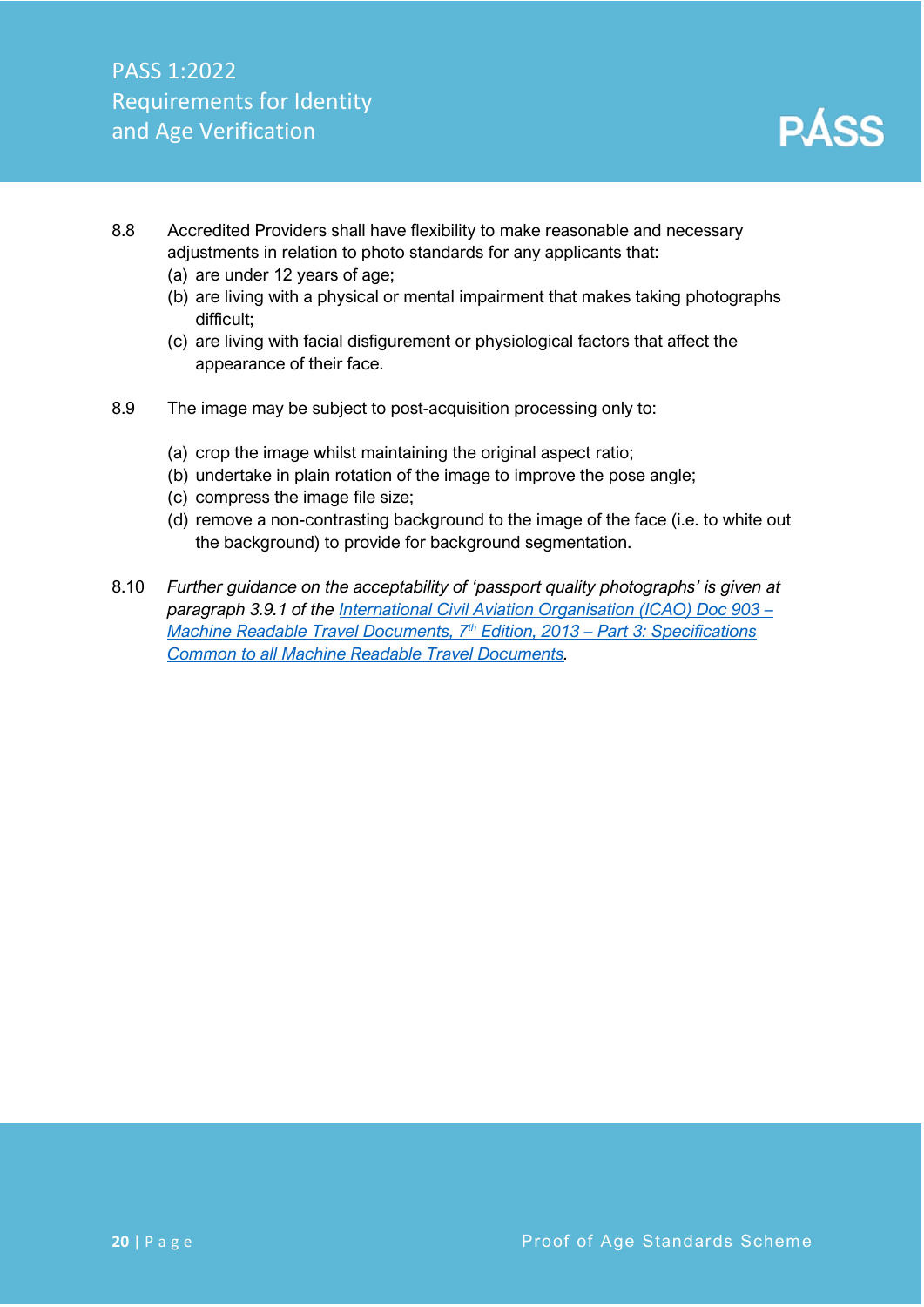

### <span id="page-21-0"></span>9. Name Standards

<span id="page-21-1"></span>*General Requirements for Names*

- 9.1 An Accredited Provider shall obtain the name of each PASS Card applicant so that the Accredited Provider is confident so that they are sure [PASS 0, 4.4] it is the true name of the applicant.
- 9.2 The name is in two parts:
	- (a) a primary identifier which could be the surname, family name, maiden name, married name or main name; and
	- (b) a secondary identifier which could be the forename(s), familiar names, given names or other secondary names.

In some cases, the primary and secondary identifiers cannot be separated, in which case that name is treated as a primary identifier.

- 9.3 Prefixes and suffixes including titles, professional and academic qualifications, honours, awards and hereditary status shall not be used unless they are legally a part of the name.
- 9.4 Numeric characters shall only be used in roman numerals (i.e. Peter Smith III) where that is a legal naming convention of the state of origin of the applicant.
- 9.5 Characters shall be Latin-based. Where names contain non-Latin characters (such as Cyrillic or Arabic characters), these shall be subject to transliteration.

*Guidance on suitable transliteration of names can be found in section 6 of the [International Civil Aviation Organisation \(ICAO\) Doc 903](https://www.icao.int/publications/Documents/9303_p3_cons_en.pdf) – Machine Readable Travel Documents, 7th Edition, 2013 – [Part 3: Specifications Common to all Machine](https://www.icao.int/publications/Documents/9303_p3_cons_en.pdf)  [Readable Travel Documents.](https://www.icao.int/publications/Documents/9303_p3_cons_en.pdf)*

- 9.6 Names should be recorded and displayed in full when shown on a PASS Card or Digital Proof of Age, but may be shortened where necessary.
- 9.7 Accredited Providers shall have regard to the needs of applicants undertaking gender transitioning, whilst seeking to maintain the integrity and reliability of the PASS Card of Digital Proof of Age as a means of proving age.